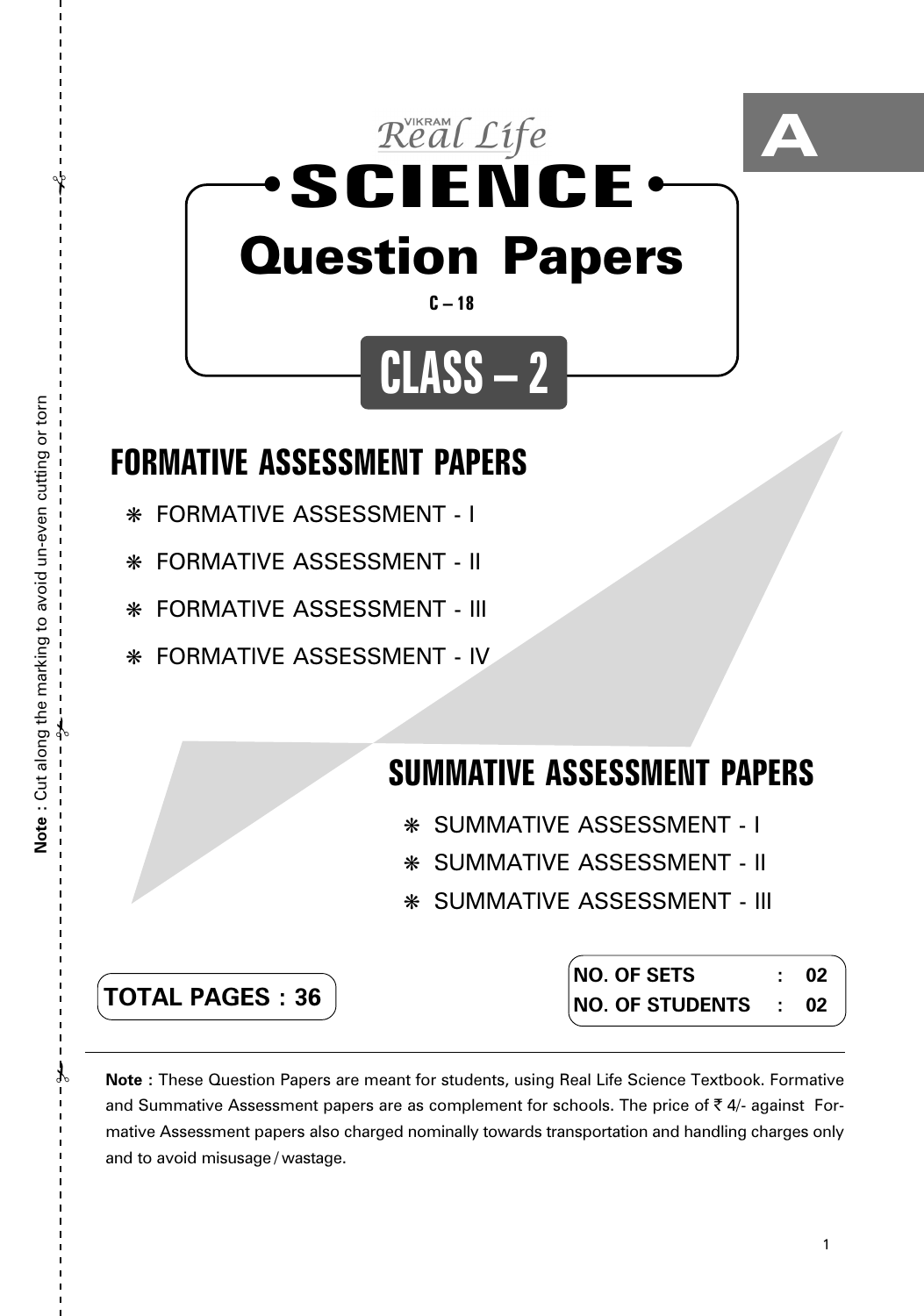|            | <b>LESSON PLAN</b> |                                   |  |  |  |  |  |  |
|------------|--------------------|-----------------------------------|--|--|--|--|--|--|
|            | <b>CLASS : 2</b>   |                                   |  |  |  |  |  |  |
|            |                    | <b>Real Life Science Textbook</b> |  |  |  |  |  |  |
|            | <b>Months</b>      | <b>Lessons</b>                    |  |  |  |  |  |  |
| $FA - I$   | $June - July$      | Lessons : $1, 2$                  |  |  |  |  |  |  |
| $FA - II$  | August             | Lesson: 3                         |  |  |  |  |  |  |
| $SA - I$   | September          | Lessons: $1 - 4$                  |  |  |  |  |  |  |
| $FA - III$ | October - November | Lesson: $5 - 7$                   |  |  |  |  |  |  |
|            | $SA - II$ December | Lessons: $1-9$                    |  |  |  |  |  |  |
| $FA - IV$  | January - February | Lesson: $10 - 12$                 |  |  |  |  |  |  |
|            | March              | Revision                          |  |  |  |  |  |  |
| $SA - III$ | April              | Lessons: $1 - 13$                 |  |  |  |  |  |  |
|            |                    |                                   |  |  |  |  |  |  |
|            |                    |                                   |  |  |  |  |  |  |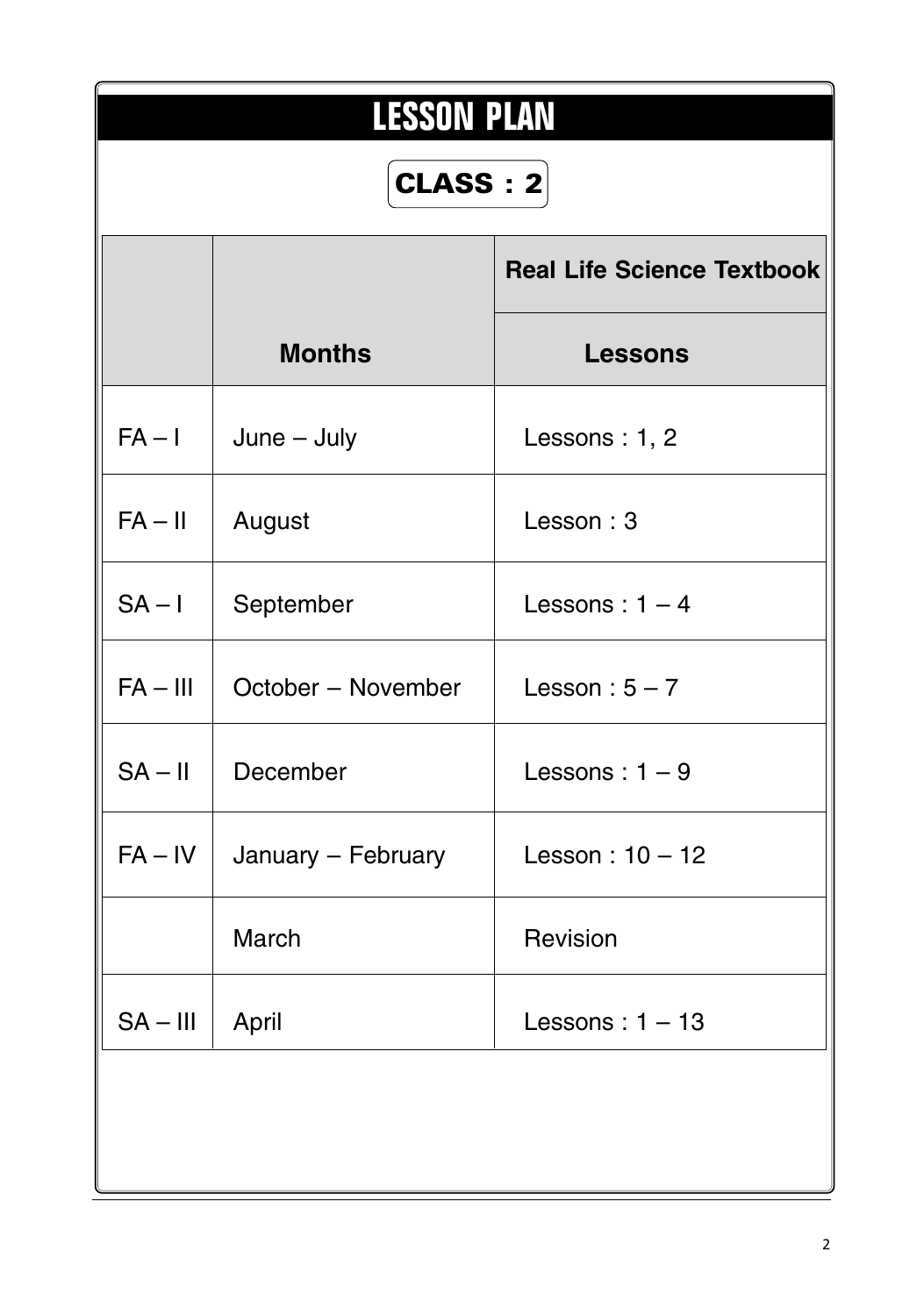| $\delta$ | $C - 18$<br>Real Life<br><b>Class 1 - Science</b> | <b>FORMATIVE ASSESSMENT - I</b><br>Class - 2 :: Vikram Real Life Science |                      |                               |
|----------|---------------------------------------------------|--------------------------------------------------------------------------|----------------------|-------------------------------|
|          | Syllabus:<br><b>Text Book</b>                     |                                                                          |                      | 25                            |
|          | Lessons: 1, 2<br>Page No's: 5 - 26                | Time: 1 Hour                                                             | <b>Max.Marks: 25</b> |                               |
|          |                                                   | <b>Name:</b>                                                             | <b>Section:</b>      | <b>Roll No.</b>               |
|          |                                                   | I. Answer the following questions.                                       |                      | $[5 \times 2 = 10 \text{ M}]$ |
|          | 1. Name three creepers.                           |                                                                          |                      |                               |
|          |                                                   |                                                                          |                      |                               |
|          |                                                   |                                                                          |                      |                               |
|          |                                                   |                                                                          |                      |                               |
|          |                                                   | 2. What makes our food tasty?                                            |                      |                               |
|          |                                                   |                                                                          |                      |                               |
|          |                                                   |                                                                          |                      |                               |
|          | 3. Name five trees.                               |                                                                          |                      |                               |
|          |                                                   |                                                                          |                      |                               |
|          |                                                   |                                                                          |                      |                               |
|          |                                                   |                                                                          |                      |                               |
|          |                                                   | 4. Write some names of flowers which are used in making perfumes.        |                      |                               |
|          |                                                   |                                                                          |                      |                               |
|          |                                                   |                                                                          |                      |                               |
|          | 5. Name four shrubs.                              |                                                                          |                      |                               |
|          |                                                   |                                                                          |                      |                               |
|          |                                                   |                                                                          |                      |                               |
|          |                                                   |                                                                          |                      |                               |

 $\mathbf{I}$ 

 $\delta$ 

 $\mathsf{l}$  $\overline{1}$ 

 $\overline{\phantom{a}}$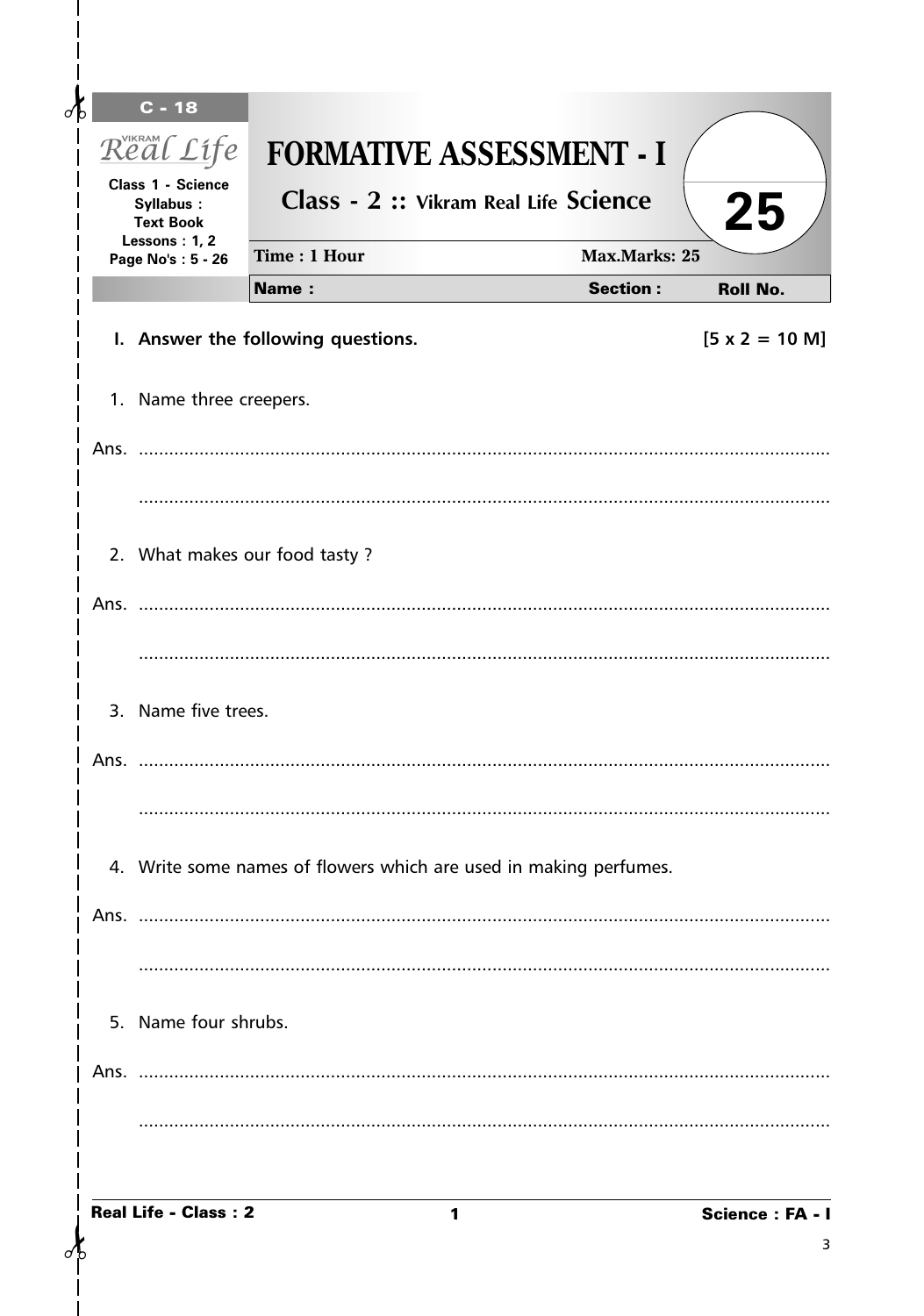### **II. Fill in the blanks choosing correct words from the box. [5 x 1 = 5 M]**

| seasonal,                                                            | oxygen,          |                                               | <b>Example Banana,</b> | clove,                                                       | shrubs                       |
|----------------------------------------------------------------------|------------------|-----------------------------------------------|------------------------|--------------------------------------------------------------|------------------------------|
|                                                                      |                  |                                               |                        |                                                              |                              |
|                                                                      |                  |                                               |                        |                                                              |                              |
|                                                                      |                  |                                               |                        |                                                              |                              |
|                                                                      |                  |                                               |                        |                                                              |                              |
|                                                                      |                  |                                               |                        |                                                              |                              |
|                                                                      |                  |                                               |                        | III. Underline the correct answer to complete the sentences. | $[5 \times 1 = 5 \text{ M}]$ |
| 1. Chilli is a medicine / spice / perfume.                           |                  |                                               |                        |                                                              |                              |
| 2. Sugar is made from the leaves / stem / roots of sugar cane plant. |                  |                                               |                        |                                                              |                              |
| 3. Bamboo is used in making gum / paper / cloth.                     |                  |                                               |                        |                                                              |                              |
| 4. Peas, gram and bean are fibres / spices / pulses.                 |                  |                                               |                        |                                                              |                              |
| 5. We get oil from coffee / cocoa / sunflower seeds.                 |                  |                                               |                        |                                                              |                              |
| IV. Match the following.                                             |                  |                                               |                        |                                                              | $[5 \times 1 = 5 \text{ M}]$ |
| (A)                                                                  |                  |                                               |                        | (B)                                                          |                              |
| 1. Watermelon                                                        | $\left($         | $\left( \begin{array}{c} \end{array} \right)$ | a)                     | fruit                                                        |                              |
| 2. Cotton plant                                                      | $\left($         | $\lambda$                                     | b)                     | vegetable                                                    |                              |
| 3. Gram is a                                                         | $\left($         | $\mathcal{C}$                                 | $\mathsf{c}$           | pulse                                                        |                              |
| 4. Brinjal is a                                                      | $\overline{(\ }$ | $\lambda$                                     |                        | d) creeper                                                   |                              |
| 5. Jack fruit is a                                                   | $\overline{(}$   |                                               | e)                     | shrub                                                        |                              |

❈ ❈ ❈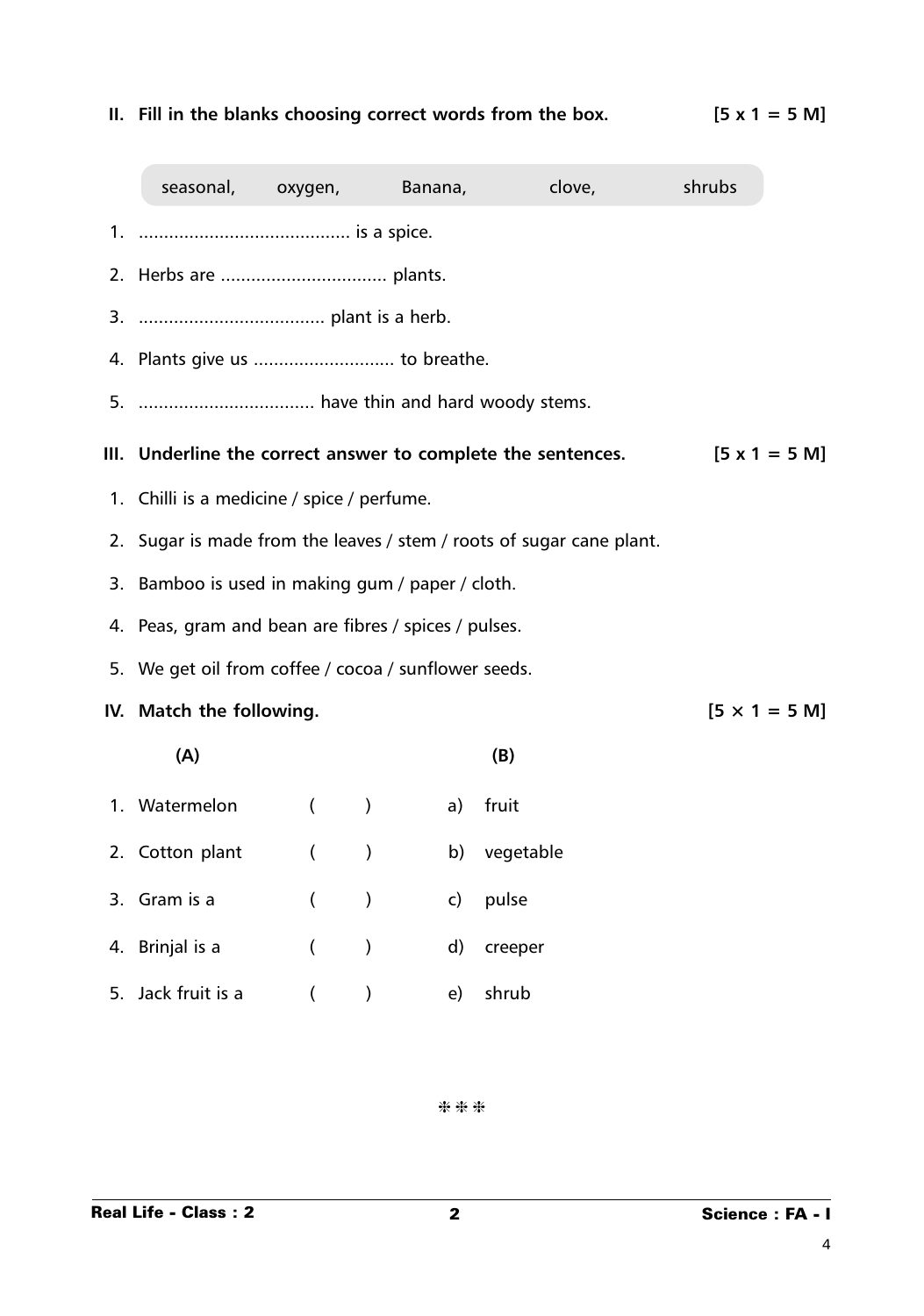| Æ    | $C - 18$                                                  |                                                     |                      |                               |
|------|-----------------------------------------------------------|-----------------------------------------------------|----------------------|-------------------------------|
|      | Real Life                                                 | <b>FORMATIVE ASSESSMENT - II</b>                    |                      |                               |
|      | <b>Class 1 - Science</b><br>Syllabus:<br><b>Text Book</b> | Class - 2 :: Vikram Real Life Science               |                      | 25                            |
|      | Lesson: 3<br>Page No's: 27 - 34                           | Time: 1 Hour                                        | <b>Max.Marks: 25</b> |                               |
|      |                                                           | Name:                                               | <b>Section:</b>      | <b>Roll No.</b>               |
|      |                                                           | I. Answer the following questions.                  |                      | $[5 \times 2 = 10 \text{ M}]$ |
|      |                                                           | 1. What do we use for producing biogas?             |                      |                               |
|      |                                                           |                                                     |                      |                               |
|      |                                                           |                                                     |                      |                               |
|      |                                                           | 2. Write two milk giving animals.                   |                      |                               |
|      |                                                           |                                                     |                      |                               |
|      |                                                           |                                                     |                      |                               |
|      |                                                           | 3. Name two things that can be made out of milk.    |                      |                               |
|      |                                                           |                                                     |                      |                               |
|      |                                                           |                                                     |                      |                               |
|      |                                                           | 4. Which animal is called 'The Ship of the Desert'? |                      |                               |
|      |                                                           |                                                     |                      |                               |
|      |                                                           |                                                     |                      |                               |
|      |                                                           | 5. Name two animals which give us wool.             |                      |                               |
| Ans. |                                                           |                                                     |                      |                               |
|      |                                                           |                                                     |                      |                               |
|      |                                                           |                                                     |                      |                               |
|      | <b>Real Life - Class: 2</b>                               | 1                                                   |                      | Science: FA - II              |

σĿ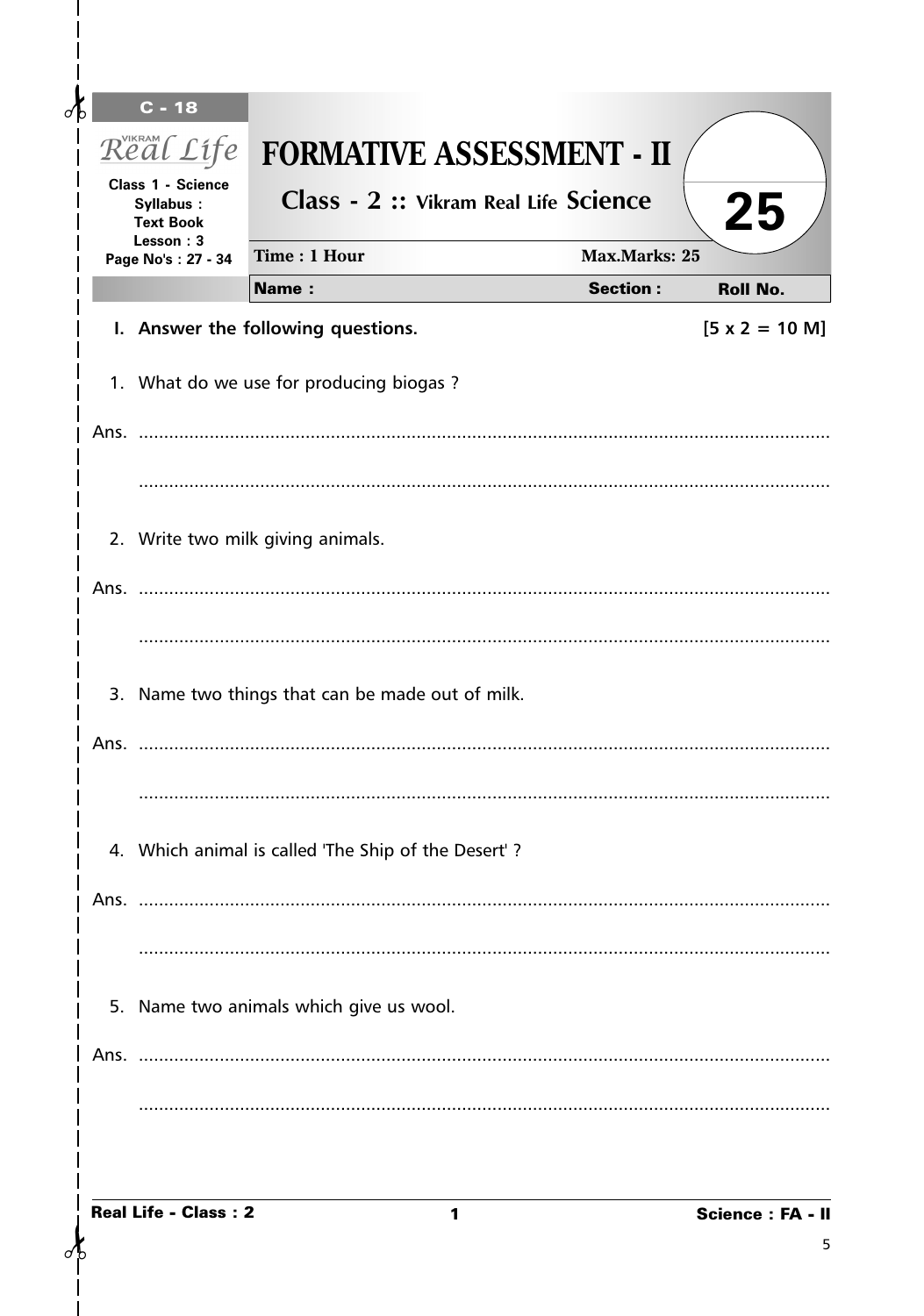# **(A) (B)** 5. Camels ( ) e) wool

|  |  | $\sim$ | ¢<br>۰. |
|--|--|--------|---------|

## **II. Fill in the blanks choosing correct words from the box. [5 x 1 = 5 M]**

| COWS,                                        | <b>bees</b> milk, the mill |                  |               |              | sheep,  | dog                                                                                               |
|----------------------------------------------|----------------------------|------------------|---------------|--------------|---------|---------------------------------------------------------------------------------------------------|
|                                              |                            |                  |               |              |         |                                                                                                   |
|                                              |                            |                  |               |              |         |                                                                                                   |
|                                              |                            |                  |               |              |         |                                                                                                   |
|                                              |                            |                  |               |              |         |                                                                                                   |
|                                              |                            |                  |               |              |         |                                                                                                   |
|                                              |                            |                  |               |              |         | III. Write (T) for True statements and (F) for the False statements. $[5 \times 1 = 5 \text{ M}]$ |
| 1. Animal dung is used for producing biogas. |                            |                  |               |              |         |                                                                                                   |
| 2. Silk is not a fibre.                      |                            |                  |               |              |         |                                                                                                   |
| 3. Ducks give us leather.                    |                            |                  |               |              |         |                                                                                                   |
| 4. Honey is used in making medicines.        |                            |                  |               |              |         |                                                                                                   |
| 5. Cat is a pet animal.                      |                            |                  |               |              |         |                                                                                                   |
| IV. Match the following.                     |                            |                  |               |              |         |                                                                                                   |
| (A)                                          |                            |                  |               |              | (B)     |                                                                                                   |
| 1. Dogs                                      |                            | $\overline{(\ }$ | $\lambda$     | a)           | milk    |                                                                                                   |
| 2. Sheep                                     |                            | $\overline{(\ }$ | $\mathcal{E}$ | b)           | honey   |                                                                                                   |
| 3. Cows                                      |                            | $\overline{(\ }$ | $\mathcal{C}$ | $\mathsf{c}$ | thieves |                                                                                                   |
| 4. Bees                                      |                            | $\overline{(\ }$ | $\big)$       | d)           | carts   |                                                                                                   |
| 5. Camels                                    |                            |                  |               | e)           | wool    |                                                                                                   |

❈ ❈ ❈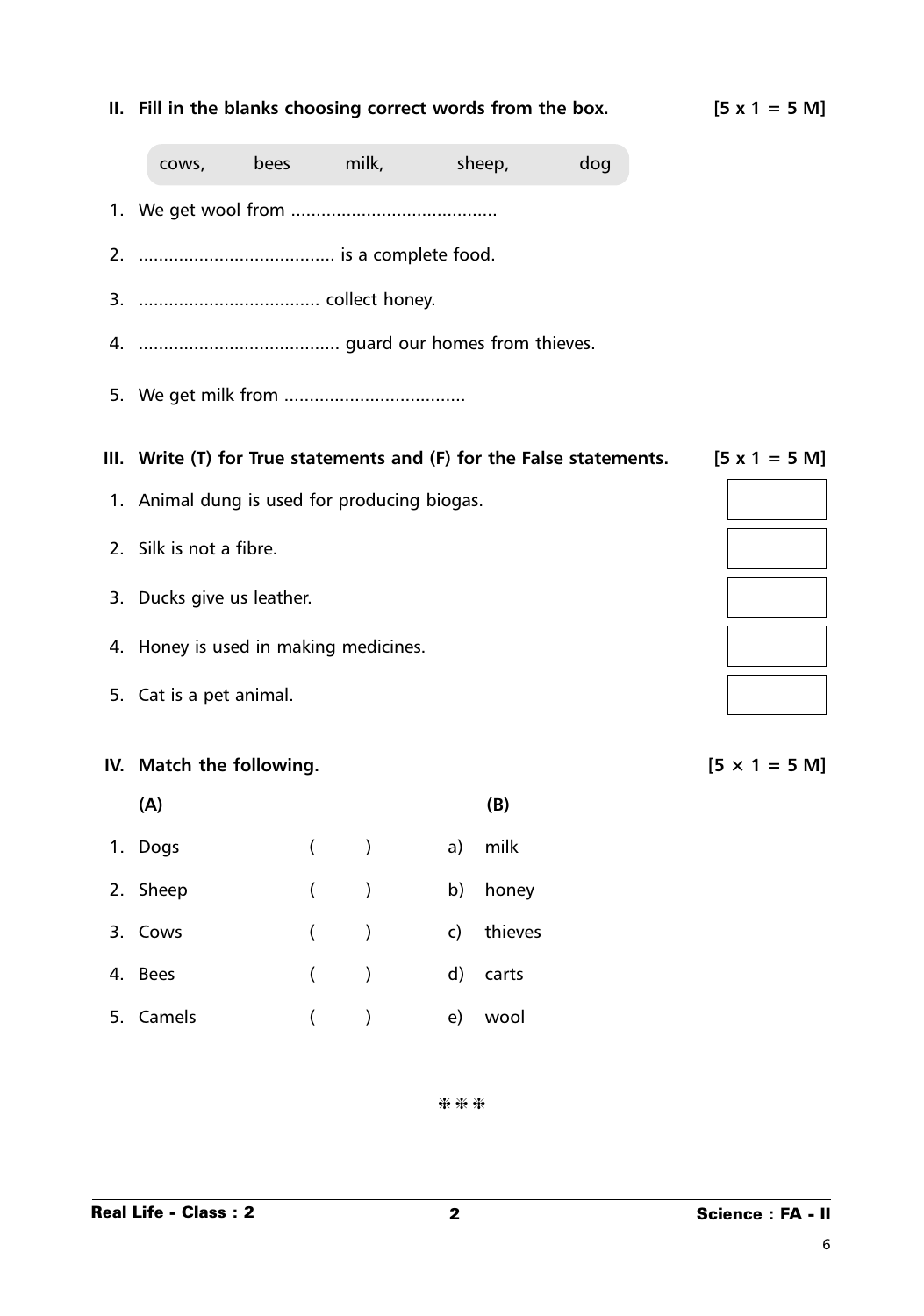| $\delta$ |      | $C - 18$                                                  |                                             |                      |                               |
|----------|------|-----------------------------------------------------------|---------------------------------------------|----------------------|-------------------------------|
|          |      |                                                           | Real Life <b>FORMATIVE ASSESSMENT - III</b> |                      |                               |
|          |      | <b>Class 1 - Science</b><br>Syllabus:<br><b>Text Book</b> | Class - 2 :: Vikram Real Life Science       |                      | 25                            |
|          |      | Lessons: 5 - 7<br>Page No's: 44 - 69                      | Time: 1 Hour                                | <b>Max.Marks: 25</b> |                               |
|          |      |                                                           | <b>Name:</b>                                | <b>Section:</b>      | <b>Roll No.</b>               |
|          |      |                                                           | I. Answer the following questions.          |                      | $[5 \times 2 = 10 \text{ M}]$ |
|          |      |                                                           | 1. Where does smoke come from?              |                      |                               |
|          |      |                                                           |                                             |                      |                               |
|          |      |                                                           |                                             |                      |                               |
|          |      | 2. What is water cycle?                                   |                                             |                      |                               |
|          |      |                                                           |                                             |                      |                               |
|          |      |                                                           |                                             |                      |                               |
|          |      |                                                           | 3. What is the use of lime stone?           |                      |                               |
|          | Ans. |                                                           |                                             |                      |                               |
|          |      |                                                           |                                             |                      |                               |
|          |      | 4. What is wind?                                          |                                             |                      |                               |
|          | Ans. |                                                           |                                             |                      |                               |
|          |      |                                                           |                                             |                      |                               |
|          |      | 5. Write two uses of granite.                             |                                             |                      |                               |
|          |      |                                                           |                                             |                      |                               |
|          |      |                                                           |                                             |                      |                               |
|          |      | <b>Real Life - Class: 2</b>                               | 1                                           |                      | <b>Science: FA - III</b><br>7 |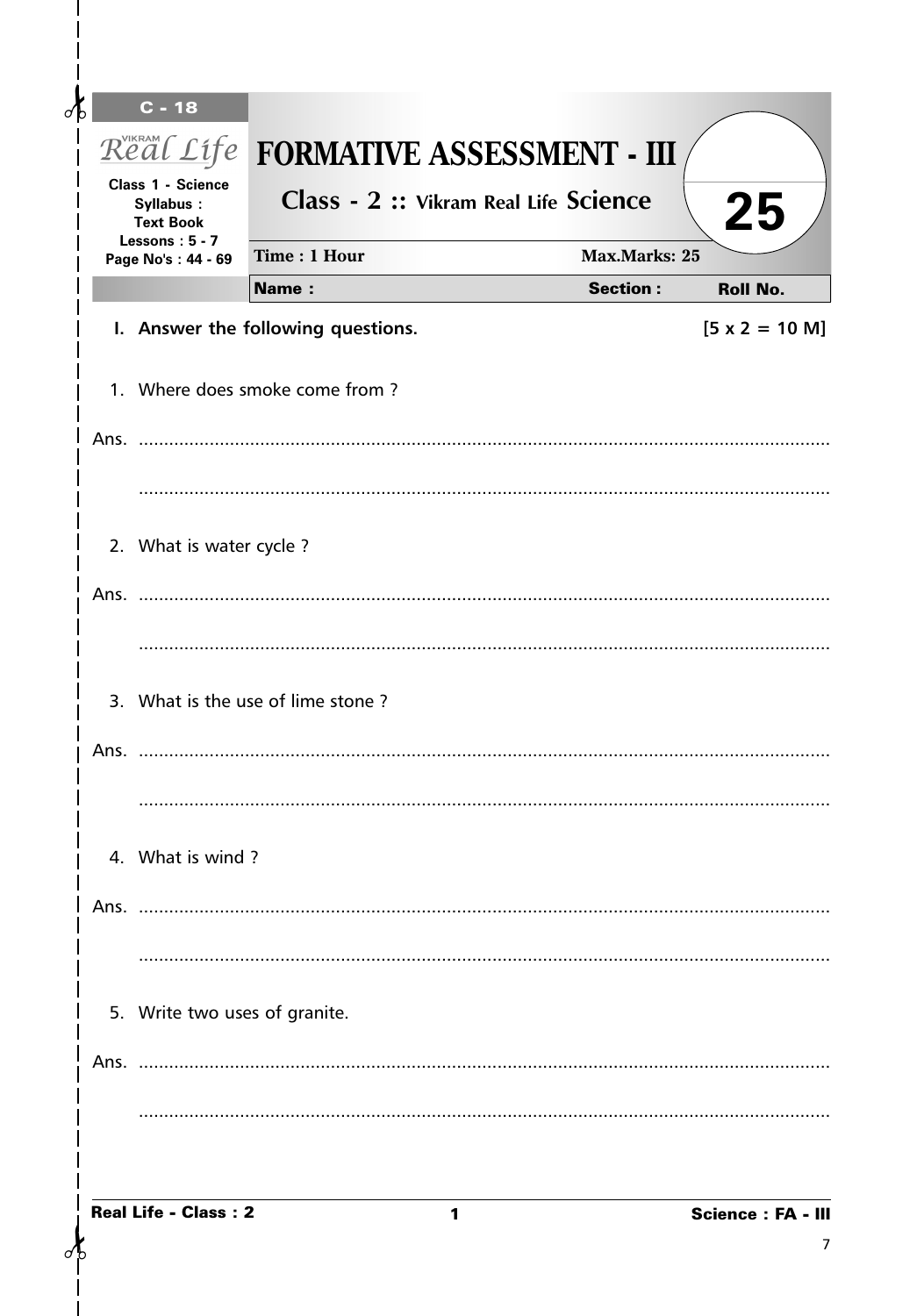|                                    | rain, plants, seeds                       |                |               |                     |              | minerals, graphite                                                                   |                              |           |  |
|------------------------------------|-------------------------------------------|----------------|---------------|---------------------|--------------|--------------------------------------------------------------------------------------|------------------------------|-----------|--|
| 1.                                 |                                           |                |               |                     |              |                                                                                      |                              |           |  |
| 2.                                 |                                           |                |               |                     |              |                                                                                      |                              |           |  |
| 3.                                 |                                           |                |               |                     |              |                                                                                      |                              |           |  |
| 4.                                 |                                           |                |               |                     |              |                                                                                      |                              |           |  |
| 5.                                 |                                           |                |               |                     |              |                                                                                      |                              |           |  |
|                                    |                                           |                |               |                     |              | III. Choose the correct answer and write its letter in brackets provided at the end. |                              |           |  |
|                                    |                                           |                |               |                     |              |                                                                                      | $[5 \times 1 = 5 \text{ M}]$ |           |  |
|                                    | 1. Hawa Mahal was built with              |                |               |                     |              |                                                                                      | $\overline{(}$               | $\lambda$ |  |
| a) White marble (b) Sandstone      |                                           |                |               |                     |              | c) granite                                                                           |                              |           |  |
| 2. Moving air is called<br>a) wind |                                           |                |               | b) dust<br>c) smoke |              |                                                                                      | $\overline{(}$               | $\lambda$ |  |
| 3. Water has  different forms.     |                                           |                |               |                     |              |                                                                                      | $\overline{(}$               | $\lambda$ |  |
| a) one                             |                                           |                | b) two        |                     |              | c) three                                                                             |                              |           |  |
|                                    | 4. Diamond is used                        |                |               |                     |              |                                                                                      | €                            | $\lambda$ |  |
|                                    | a) in making pencils b) to cut glass      |                |               |                     |              | c) in pottery                                                                        |                              |           |  |
|                                    | 5. Very strong wind is called<br>a) storm |                | b) breeze     |                     |              | c) air                                                                               | $\overline{(}$               | $\lambda$ |  |
|                                    | IV. Match the following.                  |                |               |                     |              |                                                                                      | $[5 \times 1 = 5 \text{ M}]$ |           |  |
|                                    | (A)                                       |                |               |                     | (B)          |                                                                                      |                              |           |  |
| 1. Fresh air                       |                                           | $\left($       | $\mathcal{E}$ | a)                  | liquid form  |                                                                                      |                              |           |  |
| 2. Water                           |                                           | $\overline{(}$ | $\mathcal{E}$ | b)                  | roofs        |                                                                                      |                              |           |  |
|                                    | 3. Marble and granite                     | $\sqrt{ }$     | $\mathcal{E}$ | c)                  | keeps health |                                                                                      |                              |           |  |
|                                    | 4. Strong wind                            | $\overline{(}$ | $\mathcal{E}$ | $\mathsf{d}$        | buildings    |                                                                                      |                              |           |  |
| 5. Slate                           |                                           | $\overline{(}$ | $\mathcal{E}$ | e)                  | storm        |                                                                                      |                              |           |  |
|                                    |                                           |                |               |                     |              |                                                                                      |                              |           |  |

#### **II. Fill in the blanks choosing correct words from the box. [5 x 1 = 5 M]**

❈ ❈ ❈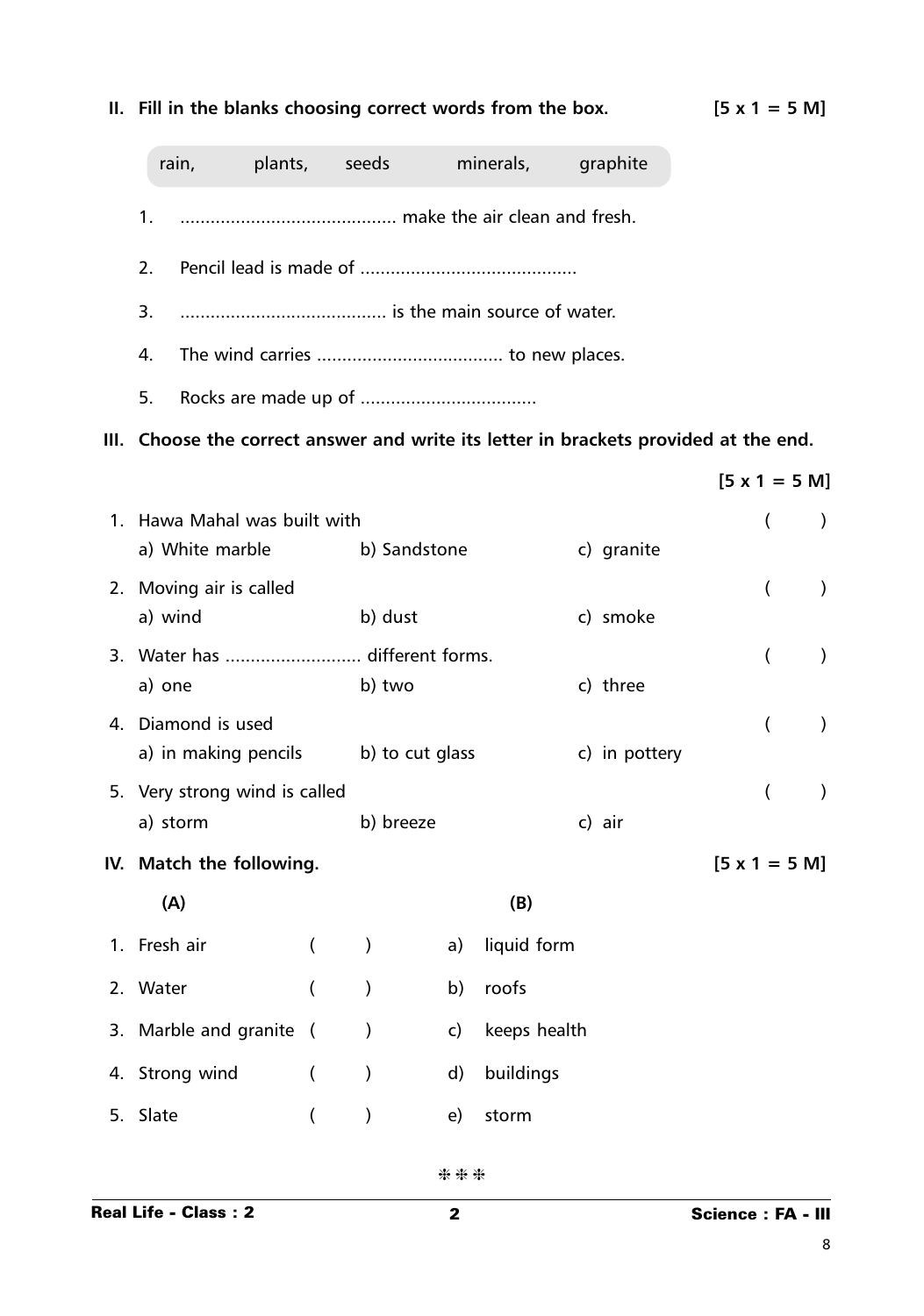| $\partial$ | $C - 18$                             |                                                                              |   |                      |                               |
|------------|--------------------------------------|------------------------------------------------------------------------------|---|----------------------|-------------------------------|
|            | Class 1 - Science<br>Syllabus:       | Real Life FORMATIVE ASSESSMENT - IV<br>Class - 2 :: Vikram Real Life Science |   |                      | 25                            |
|            | <b>Text Book</b><br>Lessons: 10 - 12 | Time: 1 Hour                                                                 |   | <b>Max.Marks: 25</b> |                               |
|            | Page No's: 79 - 93                   | <b>Name:</b>                                                                 |   | <b>Section:</b>      | <b>Roll No.</b>               |
|            |                                      | I. Answer the following questions.                                           |   |                      | $[5 \times 2 = 10 \text{ M}]$ |
|            |                                      | 1. What is our body made up of ?                                             |   |                      |                               |
|            |                                      |                                                                              |   |                      |                               |
|            |                                      |                                                                              |   |                      |                               |
|            | 2. Why do we need food ?             |                                                                              |   |                      |                               |
|            | Ans. $\ldots$                        |                                                                              |   |                      |                               |
|            |                                      |                                                                              |   |                      |                               |
|            |                                      | 3. What should we do if a person gets hurt?                                  |   |                      |                               |
|            | Ans.                                 |                                                                              |   |                      |                               |
|            |                                      |                                                                              |   |                      |                               |
|            |                                      | 4. Which is the longest bone in our body?                                    |   |                      |                               |
|            |                                      |                                                                              |   |                      |                               |
|            |                                      |                                                                              |   |                      |                               |
|            |                                      | 5. When should we cross the road?                                            |   |                      |                               |
|            |                                      |                                                                              |   |                      |                               |
|            |                                      |                                                                              |   |                      |                               |
|            | <b>Real Life - Class: 2</b>          |                                                                              | 1 |                      | <b>Science: FA - IV</b>       |
|            |                                      |                                                                              |   |                      | 9                             |

 $\overline{\phantom{a}}$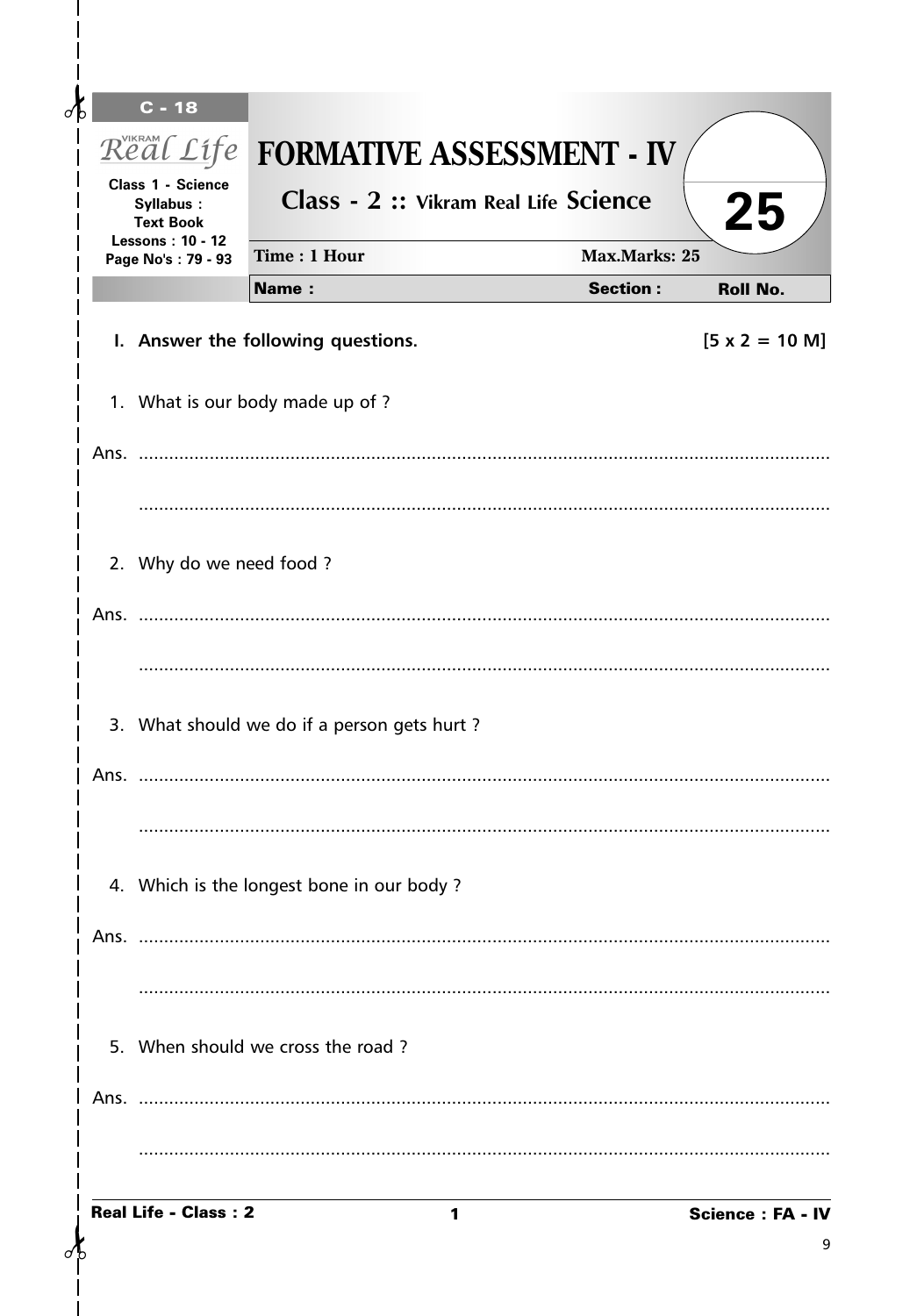# **II.** Fill in the blanks choosing correct words from the box.  $[4 \times 1 = 4 \text{ M}]$ footpath, building, support, eating 1. Wash your hands before and after ........................................... food. 2. Walk only on the ........................................... 3. Bones give your body shape and........................................... 4. Proteins are called body ........................................... foods. **III. Choose the correct answer and write its letter in brackets provided at the end. [4 x 1 = 4 M]** 1. This is a protein. (a) a) rice b) potato c) meat 2. Bones and muscles work ( ) a) separately b) alternatively c) together 3. This stores energy for the body to use it later. ( ) a) oil b) bread c) sugar 4. Number of bones present in an adult. ( ) a) 350 b) 306 c) 206 **IV.** Write True or False.  $[4 \times 1 = 4 \text{ M}]$ 1. We can play with sharp things. (a) 2. It is not good to go to swim alone. ( ) 3. We should follow traffic rules. ( ) 4. We should tease stray animals. (a) **V. Fill the missing letters in the following words. [3 x 1 = 3 M]** 1. S \_\_\_ F \_\_\_ T \_\_\_ 2. H B T S 3.  $F$  \_\_ \_ T  $P$  \_ T \_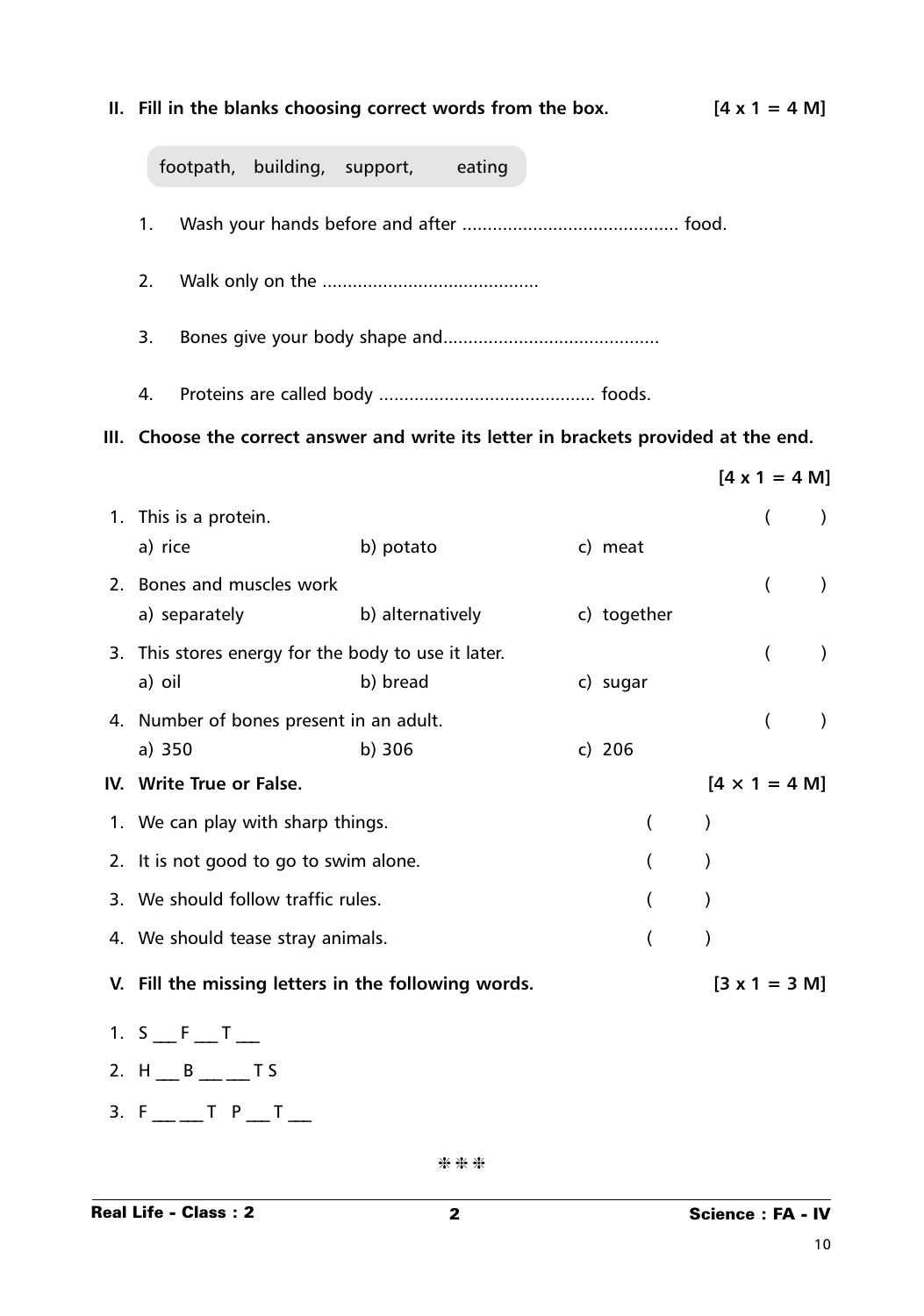| Æ |      | $C - 18$                                                                      |                                                     |                      |                       |
|---|------|-------------------------------------------------------------------------------|-----------------------------------------------------|----------------------|-----------------------|
|   |      | Real Life                                                                     | <b>SUMMATIVE ASSESSMENT - I</b>                     |                      |                       |
|   |      | <b>Class 1 - Science</b><br>Syllabus:<br><b>Text Book</b><br>Lessons: $1 - 4$ | Class - 2 :: Vikram Real Life Science               |                      | 50                    |
|   |      | Page No's: 5 - 43                                                             | Time: 21/2 Hours                                    | <b>Max.Marks: 50</b> |                       |
|   |      |                                                                               | <b>Name:</b>                                        | <b>Section:</b>      | <b>Roll No.</b>       |
|   |      |                                                                               | I. Answer the following questions.                  |                      | $[10 \times 3 = 30M]$ |
|   |      |                                                                               | 1. Which fibre is used to make cloth?               |                      |                       |
|   |      |                                                                               | 2. Which animal is called 'The Ship of the Desert'? |                      |                       |
|   |      | 3. What are herbivores?                                                       |                                                     |                      |                       |
|   |      |                                                                               |                                                     |                      |                       |
|   |      |                                                                               | 4. Write three milk giving animals.                 |                      |                       |
|   |      |                                                                               |                                                     |                      |                       |
|   |      |                                                                               | 5. Which plants are used for making paper?          |                      |                       |
|   |      | 6. Name four herbs.                                                           |                                                     |                      |                       |
|   | Ans. |                                                                               |                                                     |                      |                       |
|   |      | 7. Name three climbers.                                                       |                                                     |                      |                       |
|   |      |                                                                               |                                                     |                      |                       |
|   |      | 8. What are scavengers?                                                       |                                                     |                      |                       |
|   |      |                                                                               |                                                     |                      |                       |
|   |      |                                                                               | 9. What makes our food tasty?                       |                      |                       |
|   |      |                                                                               |                                                     |                      |                       |
|   |      | 10. Name five trees.                                                          |                                                     |                      |                       |
|   |      |                                                                               |                                                     |                      |                       |
|   |      |                                                                               |                                                     |                      |                       |

 $\delta$ 

 $\mathsf{l}$  $\overline{1}$  $\overline{\phantom{a}}$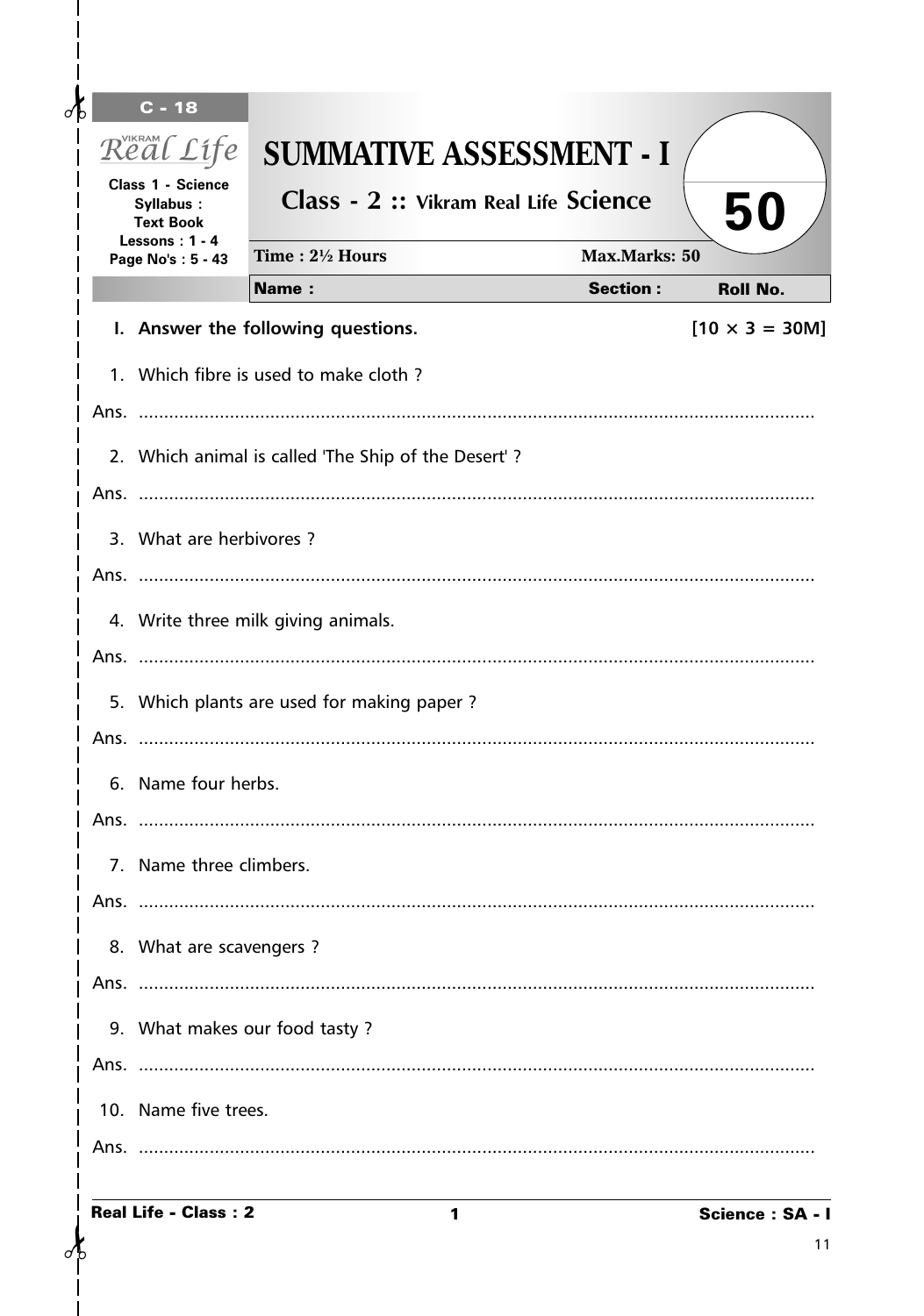|    | II. Choose the correct answer and write its letter in the bracket. |   |                     |              |         |  | $[5 \times 1 = 5 \text{ M}]$ |                              |                |           |
|----|--------------------------------------------------------------------|---|---------------------|--------------|---------|--|------------------------------|------------------------------|----------------|-----------|
|    | 1. Shrubs look                                                     |   |                     |              |         |  |                              |                              | (              | $\lambda$ |
|    | a) small                                                           |   | b) tall             |              |         |  | c) bushy                     |                              |                |           |
|    | 2. We get food grains from this plant.                             |   |                     |              |         |  |                              |                              | €              | $\lambda$ |
|    | a) pea                                                             |   | b) wheat            |              |         |  | c) groundnut                 |                              |                |           |
|    | 3. We get silk from                                                |   |                     |              |         |  |                              |                              | $\overline{ }$ | $\lambda$ |
|    | a) trees                                                           |   | b) bees             |              |         |  | c) silkworms                 |                              |                |           |
|    | 4.  is an example of carnivores.                                   |   |                     |              |         |  |                              |                              | €              | $\lambda$ |
|    | a) giraffe                                                         |   | b) lion             |              |         |  | c) silkworms                 |                              |                |           |
|    | 5. Elephant eats                                                   |   |                     |              |         |  |                              |                              | $\overline{(}$ | $\lambda$ |
|    | a) sugarcane                                                       |   | b) plants and flesh |              |         |  | c) flesh only                |                              |                |           |
|    | III. Fill in the blanks.                                           |   |                     |              |         |  |                              | $[5 \times 1 = 5 \text{ M}]$ |                |           |
|    |                                                                    |   |                     |              |         |  |                              |                              |                |           |
|    |                                                                    |   |                     |              |         |  |                              |                              |                |           |
|    |                                                                    |   |                     |              |         |  |                              |                              |                |           |
|    | 4. The  is the fastest land animal.                                |   |                     |              |         |  |                              |                              |                |           |
| 5. | is a spice.                                                        |   |                     |              |         |  |                              |                              |                |           |
|    | IV. Write "True" or 'False'.                                       |   |                     |              |         |  |                              | $[5 \times 1 = 5 \text{ M}]$ |                |           |
|    | 1. Honey is used in making medicines.                              |   |                     |              |         |  |                              |                              | €              |           |
|    | 2. The hyena is a scavenger.                                       |   |                     |              |         |  |                              |                              |                |           |
|    | 3. Brinjal is a fruit.                                             |   |                     |              |         |  |                              |                              |                |           |
|    | 4. Eucalyptus is a medicinal plant.                                |   |                     |              |         |  |                              |                              |                |           |
| 5. | Ducks give us leather.                                             |   |                     |              |         |  |                              |                              |                |           |
| V. | Match the following.                                               |   |                     |              |         |  |                              | $[5 \times 1 = 5 M]$         |                |           |
|    | (A)                                                                |   |                     |              | (B)     |  |                              |                              |                |           |
| 1. | Sheep                                                              | € | $\mathcal{Y}$       | a)           | Spice   |  |                              |                              |                |           |
| 2. | Wheat                                                              |   |                     | b)           | Fruit   |  |                              |                              |                |           |
| 3. | Banana                                                             | € |                     | $\mathsf{c}$ | Wool    |  |                              |                              |                |           |
| 4. | Grapevine                                                          | € | $\mathcal{E}$       | d)           | Grain   |  |                              |                              |                |           |
| 5. | Turmeric                                                           | ( | $\mathcal{E}$       | e)           | Climber |  |                              |                              |                |           |
|    |                                                                    |   |                     | ***          |         |  |                              |                              |                |           |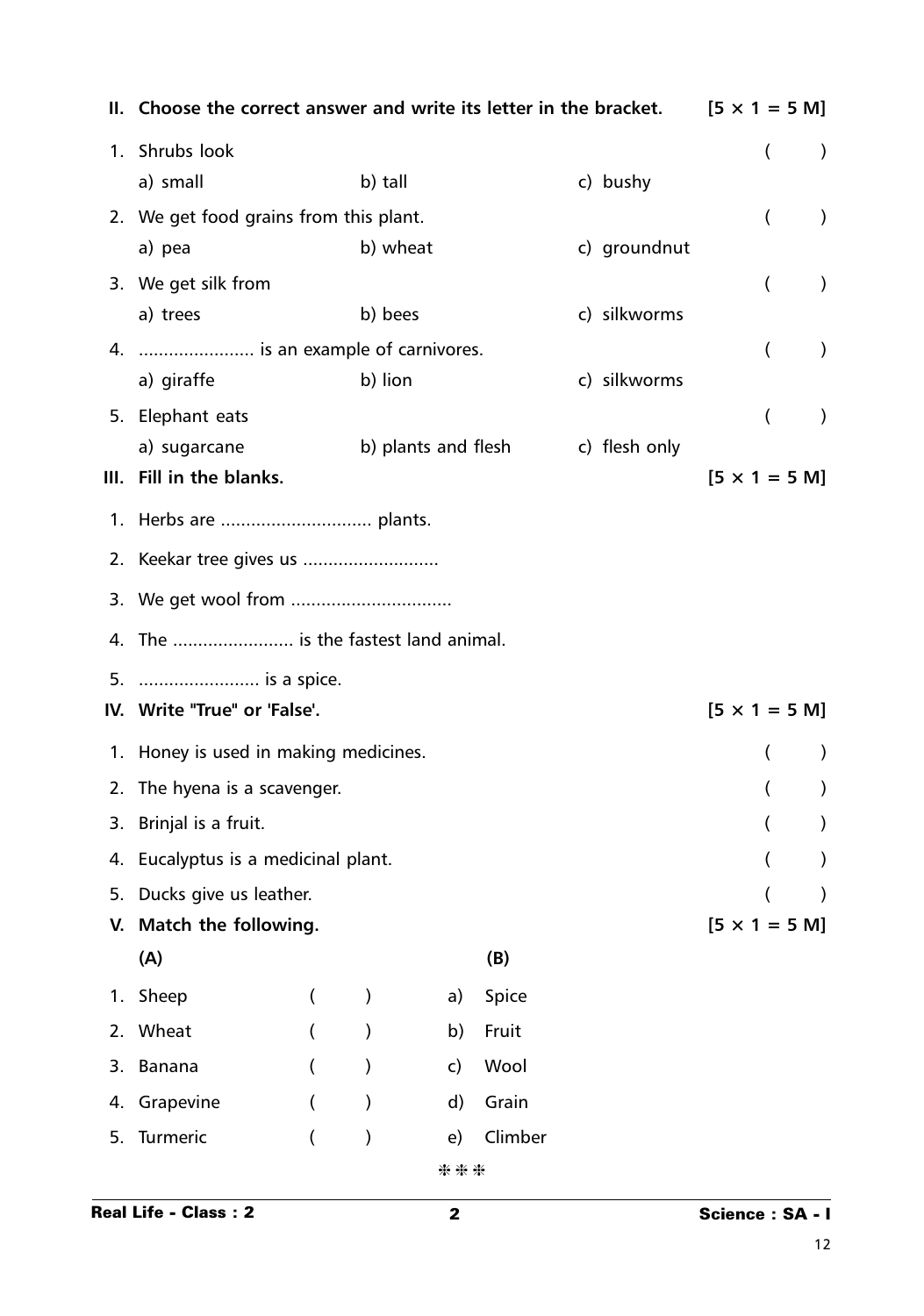| ℳ                                                                                                            |                                                                                                                 | $C - 18$                 |                                       |                      |                       |  |  |  |  |  |
|--------------------------------------------------------------------------------------------------------------|-----------------------------------------------------------------------------------------------------------------|--------------------------|---------------------------------------|----------------------|-----------------------|--|--|--|--|--|
|                                                                                                              | Real Life<br><b>Class 1 - Science</b><br>Syllabus:<br><b>Text Book</b><br>Lessons: $1 - 9$<br>Page No's: 5 - 78 |                          | <b>SUMMATIVE ASSESSMENT - II</b>      |                      |                       |  |  |  |  |  |
|                                                                                                              |                                                                                                                 |                          | Class - 2 :: Vikram Real Life Science | 50                   |                       |  |  |  |  |  |
|                                                                                                              |                                                                                                                 |                          | Time: 21/2 Hours                      | <b>Max.Marks: 50</b> |                       |  |  |  |  |  |
|                                                                                                              |                                                                                                                 |                          | <b>Name:</b>                          | <b>Section:</b>      | <b>Roll No.</b>       |  |  |  |  |  |
|                                                                                                              |                                                                                                                 |                          | I. Answer the following questions.    |                      | $[10 \times 3 = 30M]$ |  |  |  |  |  |
|                                                                                                              |                                                                                                                 |                          | 1. Where does smoke come from?        |                      |                       |  |  |  |  |  |
|                                                                                                              |                                                                                                                 |                          |                                       |                      |                       |  |  |  |  |  |
|                                                                                                              |                                                                                                                 | 2. What is condestation? |                                       |                      |                       |  |  |  |  |  |
|                                                                                                              |                                                                                                                 |                          |                                       |                      |                       |  |  |  |  |  |
|                                                                                                              | 3. In which year did a man land on the moon?                                                                    |                          |                                       |                      |                       |  |  |  |  |  |
|                                                                                                              |                                                                                                                 |                          |                                       |                      |                       |  |  |  |  |  |
| 4. Write some names of flowers which are used in making perfumes.<br>5. What do we use for producing biogas? |                                                                                                                 |                          |                                       |                      |                       |  |  |  |  |  |
|                                                                                                              |                                                                                                                 |                          |                                       |                      |                       |  |  |  |  |  |
|                                                                                                              |                                                                                                                 |                          |                                       |                      |                       |  |  |  |  |  |
|                                                                                                              |                                                                                                                 |                          |                                       |                      |                       |  |  |  |  |  |
|                                                                                                              |                                                                                                                 | 6. What are carnivores?  |                                       |                      |                       |  |  |  |  |  |
|                                                                                                              | Ans.                                                                                                            |                          |                                       |                      |                       |  |  |  |  |  |
|                                                                                                              |                                                                                                                 |                          | 7. What is the use of limestone?      |                      |                       |  |  |  |  |  |
|                                                                                                              |                                                                                                                 |                          |                                       |                      |                       |  |  |  |  |  |
|                                                                                                              |                                                                                                                 |                          | 8. Why does the sun look small?       |                      |                       |  |  |  |  |  |
|                                                                                                              |                                                                                                                 |                          |                                       |                      |                       |  |  |  |  |  |
|                                                                                                              |                                                                                                                 |                          | 9. Write the three forms of water.    |                      |                       |  |  |  |  |  |
|                                                                                                              |                                                                                                                 |                          |                                       |                      |                       |  |  |  |  |  |
|                                                                                                              |                                                                                                                 | 10. Name five trees.     |                                       |                      |                       |  |  |  |  |  |
|                                                                                                              |                                                                                                                 |                          |                                       |                      |                       |  |  |  |  |  |
|                                                                                                              |                                                                                                                 |                          |                                       |                      |                       |  |  |  |  |  |

 $\mathbf{I}$ 

 $\delta$ 

 $\mathbf{I}$  $\overline{\phantom{a}}$  $\overline{\phantom{a}}$  $\overline{\phantom{a}}$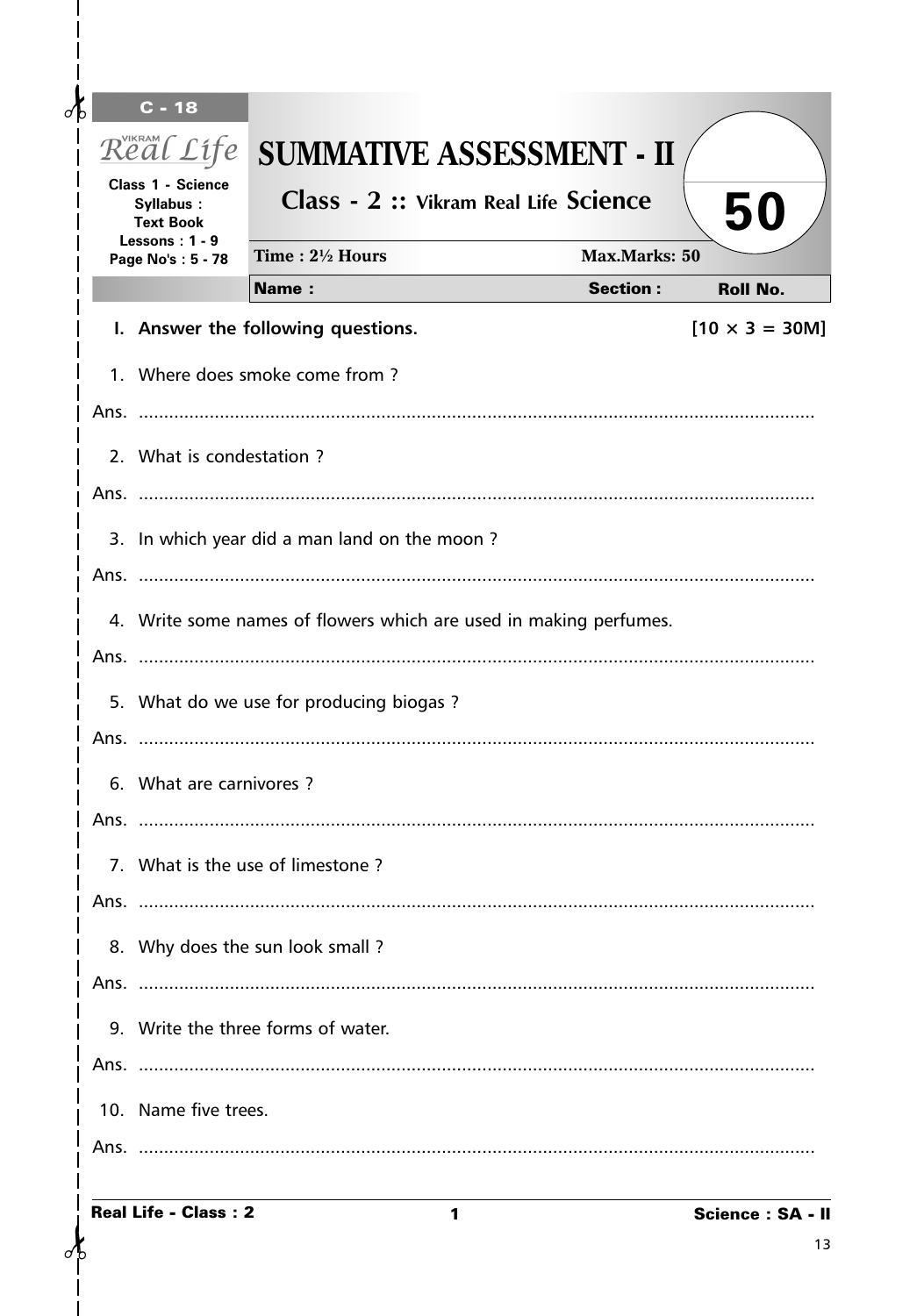|    | II. Choose the correct answer and write its letter in the bracket. $[5 \times 1 = 5 \text{ M}]$ |                    |                  |              |              |  |                          |                              |                |                  |
|----|-------------------------------------------------------------------------------------------------|--------------------|------------------|--------------|--------------|--|--------------------------|------------------------------|----------------|------------------|
|    | 1. The sun is a                                                                                 |                    |                  |              |              |  | $\overline{\mathcal{L}}$ |                              |                |                  |
|    | a) Planet                                                                                       | b) star<br>c) none |                  |              |              |  |                          |                              |                |                  |
|    | 2. Statues are built with                                                                       |                    |                  |              |              |  |                          |                              | $\overline{(}$ | $\left( \right)$ |
|    | a) marble                                                                                       |                    | b) limestone     |              |              |  | c) sandstone             |                              |                |                  |
|    | 3. The liquid form of water is                                                                  |                    |                  |              |              |  |                          |                              | €              | $\left( \right)$ |
|    | a) ice                                                                                          |                    | b) vapour        |              |              |  | c) water                 |                              |                |                  |
|    | 4. Moving air is called                                                                         |                    |                  |              |              |  |                          |                              | $\overline{(}$ | $\lambda$        |
|    | a) wind                                                                                         |                    | b) dust          |              |              |  | c) smoke                 |                              |                |                  |
|    | 5. _______ is an example of omnivores.                                                          |                    |                  |              |              |  |                          |                              | $\overline{(}$ | $\lambda$        |
|    | a) lion                                                                                         |                    | b) deer          |              |              |  | c) bear                  |                              |                |                  |
|    | III. Fill in the blanks with the words given below.                                             |                    |                  |              |              |  |                          | $[5 \times 1 = 5 \text{ M}]$ |                |                  |
|    | 1. The ________ is the tallest animal in the world.                                             |                    |                  |              |              |  |                          |                              |                |                  |
|    | 2. ________ is a complete food.                                                                 |                    |                  |              |              |  |                          |                              |                |                  |
|    | 3. Teak tree gives us $\frac{1}{\sqrt{1-\frac{1}{2}}}\$ .                                       |                    |                  |              |              |  |                          |                              |                |                  |
|    | 4. _______ need support to stand.                                                               |                    |                  |              |              |  |                          |                              |                |                  |
|    | 5. People dig ______ to get underground water.                                                  |                    |                  |              |              |  |                          |                              |                |                  |
|    | IV. Write "Ture" or "False".                                                                    |                    |                  |              |              |  |                          | $[5 \times 1 = 5 \text{ M}]$ |                |                  |
|    | 1. The moon can shine on its own.                                                               |                    |                  |              |              |  |                          |                              |                |                  |
|    | 2. A shadow forms when light passes through on object.                                          |                    |                  |              |              |  |                          |                              |                |                  |
|    | 3. We should not play in the open.                                                              |                    |                  |              |              |  |                          |                              |                |                  |
|    | 4. Snakes live in holes made by other animals.                                                  |                    |                  |              |              |  |                          |                              |                |                  |
| 5. | Cat is a pet animal.                                                                            |                    |                  |              |              |  |                          |                              |                |                  |
| V. | Match the following.                                                                            |                    |                  |              |              |  |                          | $[5 \times 1 = 5 \text{ M}]$ |                |                  |
|    | (A)                                                                                             |                    |                  |              | (B)          |  |                          |                              |                |                  |
|    | 1. Fresh air                                                                                    | €                  | $\left( \right)$ | a)           | leather      |  |                          |                              |                |                  |
|    | 2. Fridge                                                                                       |                    | $\lambda$        | b)           | vegetable    |  |                          |                              |                |                  |
|    | 3. Marble and granite (                                                                         |                    | $\lambda$        | C)           | green plants |  |                          |                              |                |                  |
|    | 4. Camels                                                                                       |                    | $\lambda$        | $\mathsf{d}$ | freeze       |  |                          |                              |                |                  |
|    | 5. Brinjal is a<br>buildings<br>$\mathcal{Y}$<br>e)                                             |                    |                  |              |              |  |                          |                              |                |                  |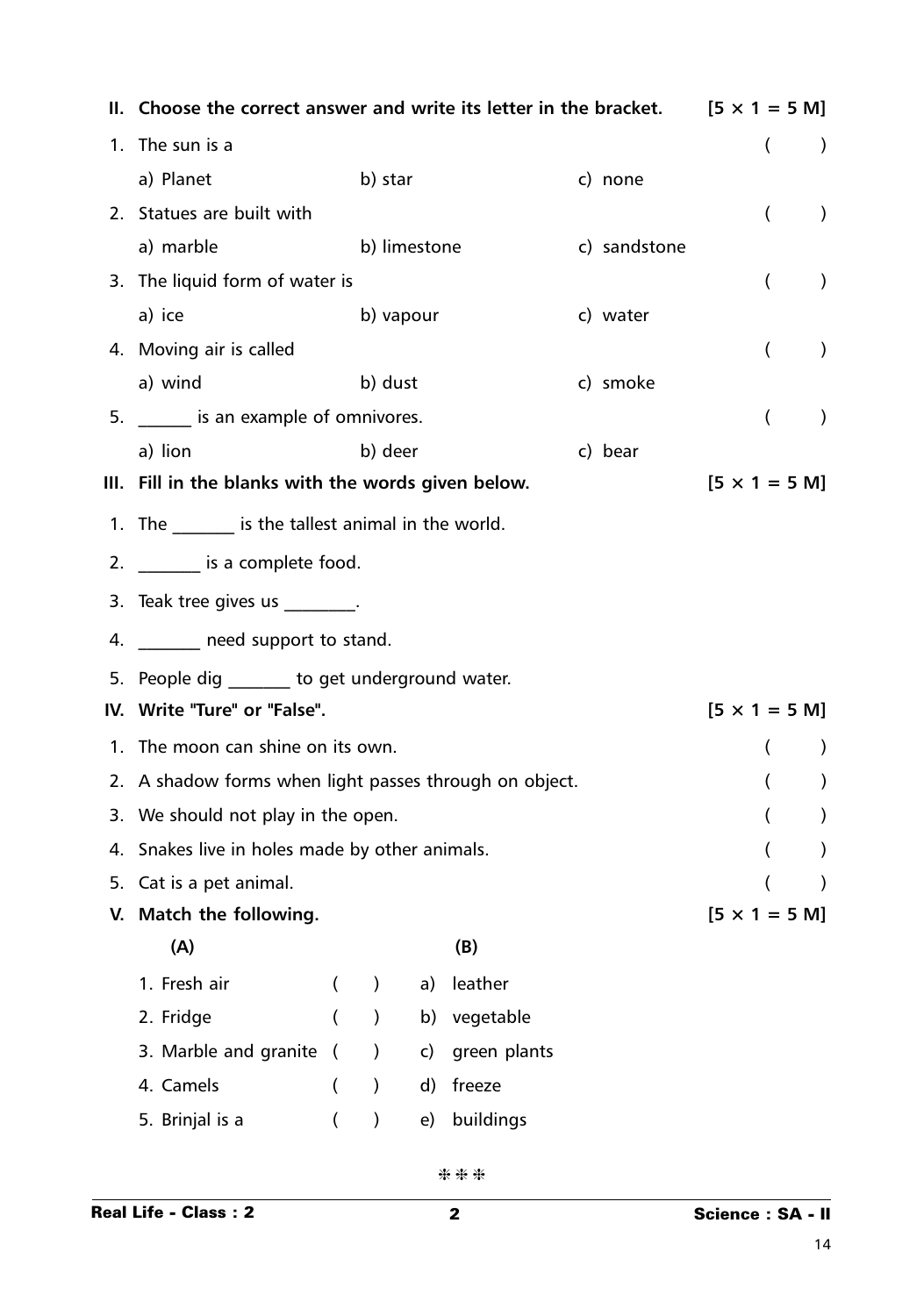| Æ |                         | $C - 18$                                                                       |                                              |                      |                                |  |  |  |  |  |  |
|---|-------------------------|--------------------------------------------------------------------------------|----------------------------------------------|----------------------|--------------------------------|--|--|--|--|--|--|
|   |                         |                                                                                | Real Life SUMMATIVE ASSESSMENT - III         |                      |                                |  |  |  |  |  |  |
|   |                         | <b>Class 1 - Science</b><br>Syllabus:<br><b>Text Book</b><br>Lessons: $1 - 13$ | Class - 2 :: Vikram Real Life Science        |                      | 50                             |  |  |  |  |  |  |
|   | Page No's: 5 - 100      |                                                                                | Time: 21/2 Hours                             | <b>Max.Marks: 50</b> |                                |  |  |  |  |  |  |
|   |                         |                                                                                | <b>Name:</b>                                 | <b>Section:</b>      | <b>Roll No.</b>                |  |  |  |  |  |  |
|   |                         |                                                                                | I. Answer the following questions.           |                      | $[10 \times 2 = 20 \text{ M}]$ |  |  |  |  |  |  |
|   |                         |                                                                                | 1. What gives shape and support to our body? |                      |                                |  |  |  |  |  |  |
|   |                         |                                                                                |                                              |                      |                                |  |  |  |  |  |  |
|   |                         |                                                                                | 2. When should we cross the road?            |                      |                                |  |  |  |  |  |  |
|   |                         |                                                                                |                                              |                      |                                |  |  |  |  |  |  |
|   |                         |                                                                                | 3. What are the main sources of water?       |                      |                                |  |  |  |  |  |  |
|   |                         |                                                                                |                                              |                      |                                |  |  |  |  |  |  |
|   | 4. What is water cycle? |                                                                                |                                              |                      |                                |  |  |  |  |  |  |
|   |                         |                                                                                |                                              |                      |                                |  |  |  |  |  |  |
|   |                         | 5. Write two uses of granite.                                                  |                                              |                      |                                |  |  |  |  |  |  |
|   |                         |                                                                                |                                              |                      |                                |  |  |  |  |  |  |
|   |                         |                                                                                | 6. What are the four main groups of food?    |                      |                                |  |  |  |  |  |  |
|   | Ans.                    |                                                                                |                                              |                      |                                |  |  |  |  |  |  |
|   |                         |                                                                                | 7. Why do we need a house to live?           |                      |                                |  |  |  |  |  |  |
|   |                         |                                                                                |                                              |                      |                                |  |  |  |  |  |  |
|   |                         |                                                                                |                                              |                      |                                |  |  |  |  |  |  |
|   |                         |                                                                                | 8. What are called the phases of the moon?   |                      |                                |  |  |  |  |  |  |
|   |                         |                                                                                |                                              |                      |                                |  |  |  |  |  |  |
|   |                         | 9. How does air get dust?                                                      |                                              |                      |                                |  |  |  |  |  |  |
|   |                         |                                                                                |                                              |                      |                                |  |  |  |  |  |  |
|   |                         | 10. What are omnivores?                                                        |                                              |                      |                                |  |  |  |  |  |  |
|   |                         |                                                                                |                                              |                      |                                |  |  |  |  |  |  |

 $\mathbf{I}$ 

 $\delta$ 

 $\mathbf{I}$  $\overline{\phantom{a}}$  $\overline{\phantom{a}}$  $\overline{\phantom{a}}$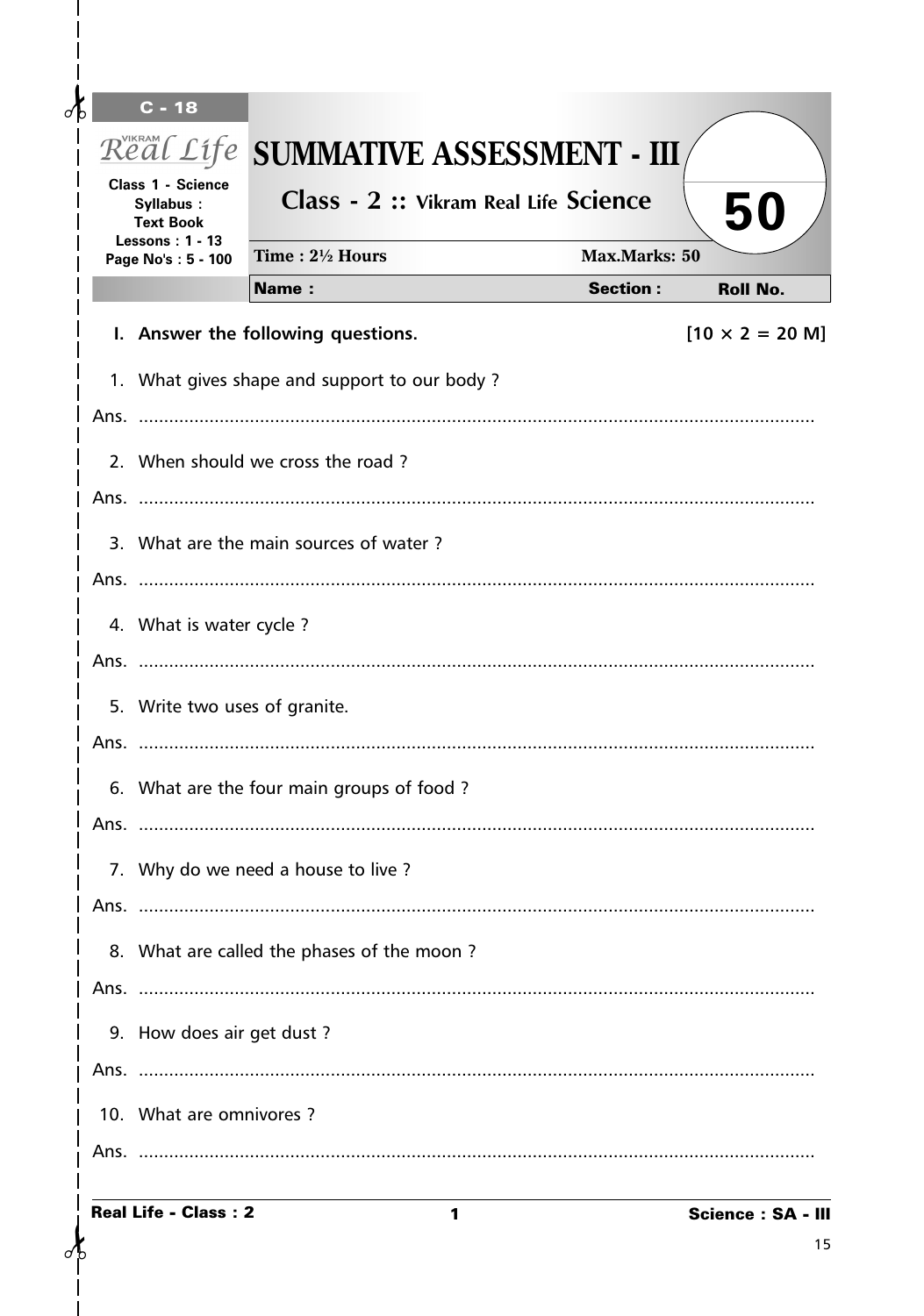|    | II. Choose the correct answer and write its letter in the bracket. |                  |                  |              |               |  |  |                | $[5 \times 1 = 5 \text{ M}]$ |
|----|--------------------------------------------------------------------|------------------|------------------|--------------|---------------|--|--|----------------|------------------------------|
|    | 1. The solid form of water is                                      |                  |                  |              |               |  |  | (              | $\lambda$                    |
|    | a) ice                                                             |                  | b) vapour        |              | c) water      |  |  |                |                              |
|    | 2. Diamond is used                                                 |                  |                  |              |               |  |  | (              | $\mathcal{L}$                |
|    | a) in making pencils                                               |                  | b) to cut glass  |              | c) in pottery |  |  |                |                              |
|    | 3. Bones and muscles work                                          |                  |                  |              |               |  |  | (              | $\lambda$                    |
|    | a) separately                                                      |                  | b) alternatively |              | c) together   |  |  |                |                              |
|    | 4. This is a protein.                                              |                  |                  |              |               |  |  | $\overline{(}$ | $\lambda$                    |
|    | a) rice                                                            |                  | b) potato        |              | c) meat       |  |  |                |                              |
|    | 5. A caravan has                                                   |                  |                  |              |               |  |  | (              | $\lambda$                    |
|    | a) wheels                                                          |                  | b) sloping roof  |              | c) ice        |  |  |                |                              |
|    | III. Fill in the blanks.                                           |                  |                  |              |               |  |  |                | $[5 \times 1 = 5 \text{ M}]$ |
|    |                                                                    |                  |                  |              |               |  |  |                |                              |
|    |                                                                    |                  |                  |              |               |  |  |                |                              |
|    |                                                                    |                  |                  |              |               |  |  |                |                              |
|    |                                                                    |                  |                  |              |               |  |  |                |                              |
| 5. |                                                                    |                  |                  |              |               |  |  |                |                              |
|    | IV. Write "True" or 'False'.<br>$[5 \times 1 = 5 \text{ M}]$       |                  |                  |              |               |  |  |                |                              |
|    | 1. The sun looks smaller as it is far away from the earth.         |                  |                  |              |               |  |  | €              |                              |
|    | 2. We can play with sharp things.                                  |                  |                  |              |               |  |  |                |                              |
|    | 3. The moon goes round the earth.                                  |                  |                  |              |               |  |  |                |                              |
|    | 4. Fresh air keeps us healthy.                                     |                  |                  |              |               |  |  |                |                              |
| 5. | The lion eats plants.                                              |                  |                  |              |               |  |  |                |                              |
|    | V. Match the following.                                            |                  |                  |              |               |  |  |                | $[5 \times 1 = 5 \text{ M}]$ |
|    | (A)                                                                |                  |                  |              | (B)           |  |  |                |                              |
|    | 1. Windmill                                                        | $\overline{(\ }$ | $\mathcal{C}$    | a)           | roof          |  |  |                |                              |
|    | 2. Water vapour                                                    | (                | $\mathcal{Y}$    | b)           | pulse         |  |  |                |                              |
| 3. | Slate                                                              | (                | $\mathcal{E}$    | $\mathsf{c}$ | honey         |  |  |                |                              |
|    | 4. Bees                                                            | $\overline{(}$   | $\lambda$        | $\mathsf{d}$ | gaseous form  |  |  |                |                              |
| 5. | Gram is a                                                          | (                | $\mathcal{E}$    | e)           | lifts water   |  |  |                |                              |
|    |                                                                    |                  |                  |              |               |  |  |                |                              |